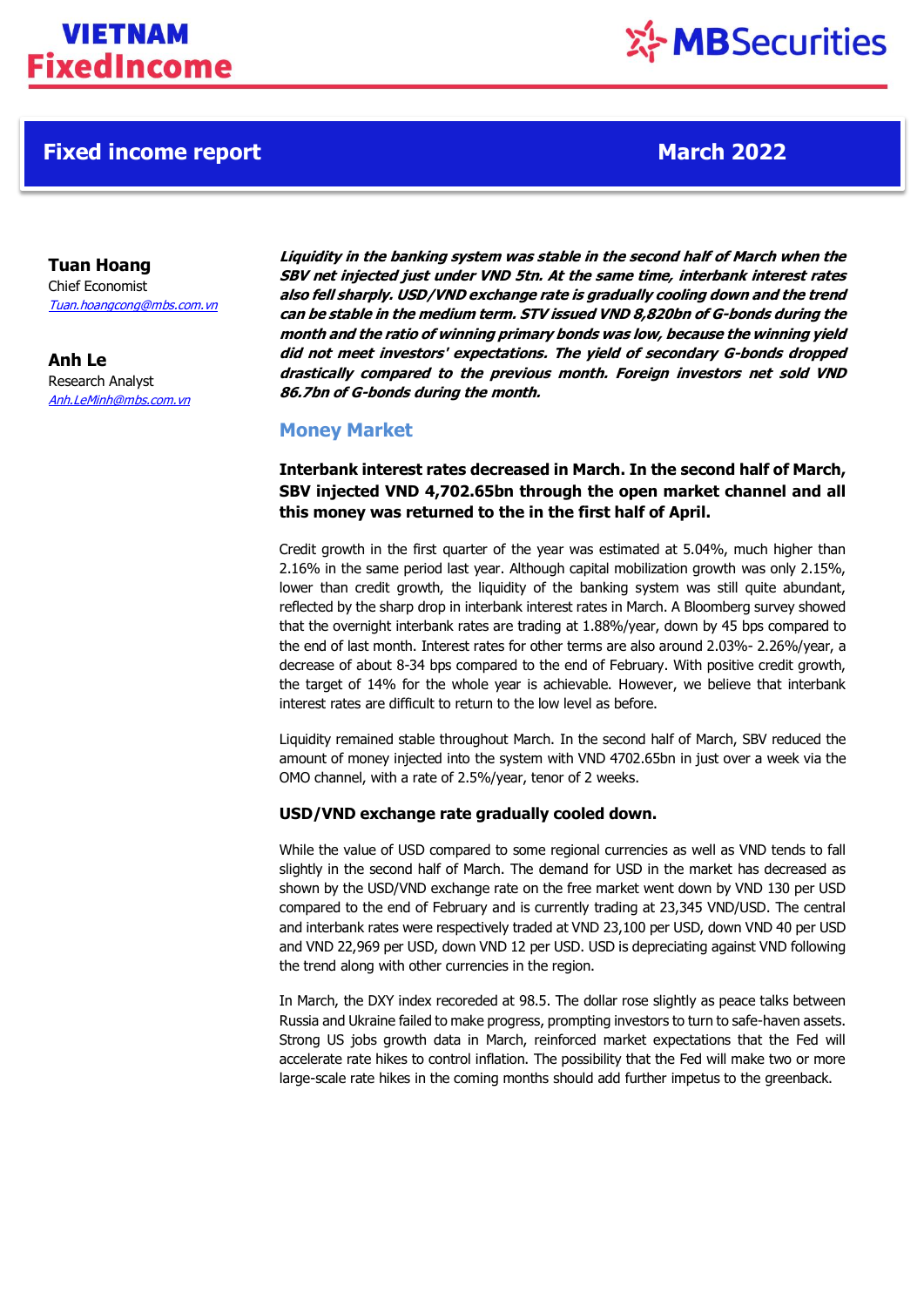## **VIETNAM FixedIncome**





Source: Bloomberg. The state of the state of the Source: SBV, MBS.

#### **Figure 3. Interbank interest rate (%) Figure 4. USD/VND exchange rate**

|       | O/N  | 1 Week | 2 Week | 1 Month |
|-------|------|--------|--------|---------|
| 31/12 | 1.22 | 1.42   | 1.55   | 1.83    |
| 31/01 | 1.90 | 1.88   | 2.02   | 2.02    |
| 28/02 | 2.33 | 2.38   | 2.27   | 2.33    |
| 31/03 | 1.88 | 2.03   | 2.16   | 2.26    |

### **Figure 5. Regional currencies performance in 2022 Figure 6. VND compared to major currencies in 2022**







Source: Bloomberg. Source: SBV, Bloomberg, MBS Research.



**Figure 1. Interbank overnight lending rate (%) Figure 2. SBV's Open Market Operation (Net Injection) [VND tn]**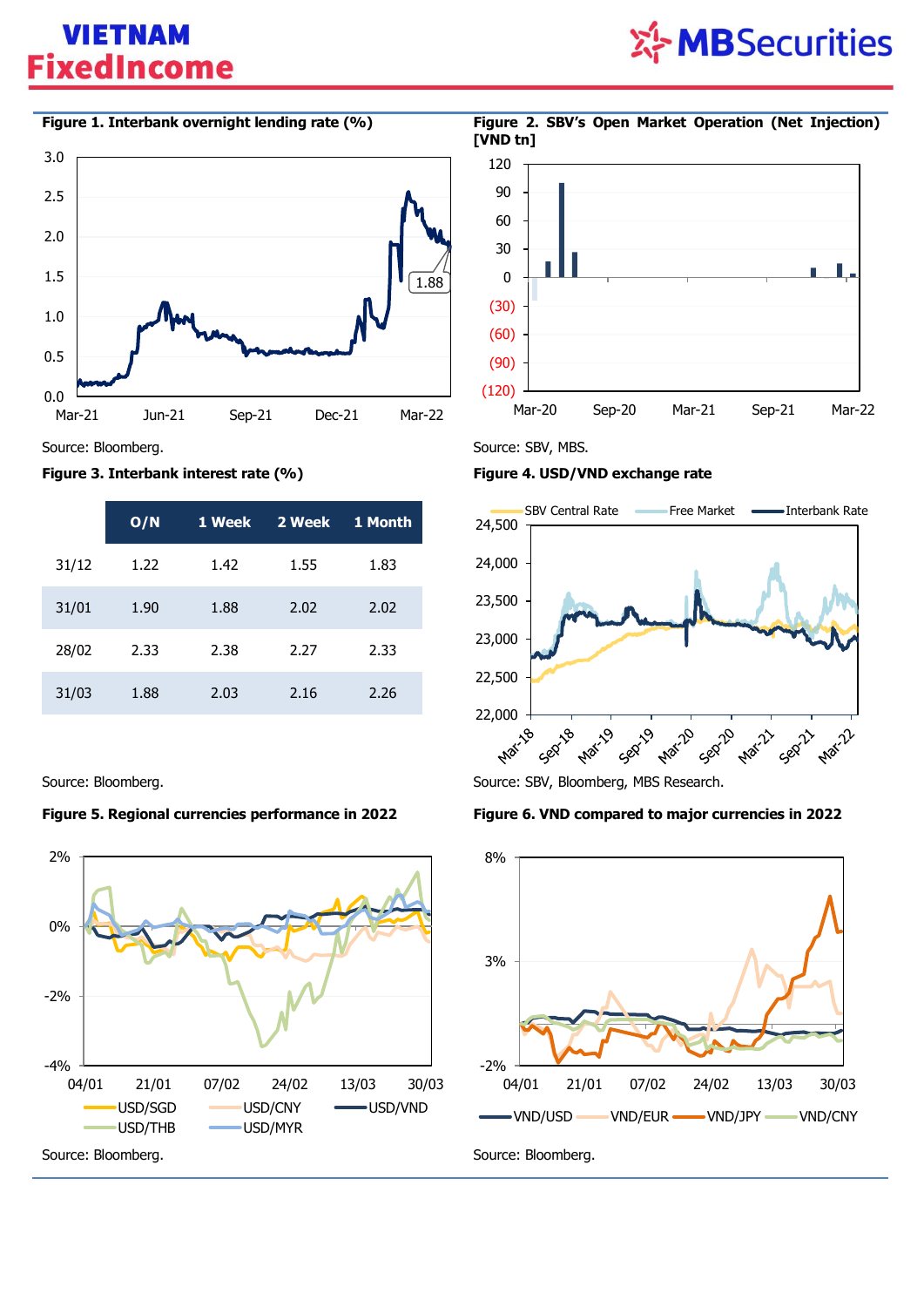### **Government Bond Market**

### **Primary market**

### **STV successfully issued VND 8,820bn of G-bonds this month with the winning yield grew slightly compared to the end of February.**

In March, STV continued to face difficulties in issuing bonds. In the VND 28,500bn proposed, there were VND 8,820bn of G-bonds successfully mobilized, at the rate of 31%. In March, there was no winning volume in the terms of 5Y, 7Y and 20Y. Thus, STV only issued a total of 41,282 billion VND of government bonds in the first quarter, achieving 39% of the quarterly plan and 10% of the year plan.

The winning yield of the bonds grew slightly compared to the end of January. The yield for the 10Y term was 2.2%/year, up 8bps while the yield for the 15Y term was 2.5%/year, up 8bps compared to the end of February. With the issuance situation still far from this year's issuance plan of VND 400,000bn, STV will need to raise the bond winning yield even higher to attract investors in the next offering sessions.

| Tenor | <b>Offering</b><br>value | <b>Winning</b><br>value | <b>Issuance</b><br>rate | Yield                  |
|-------|--------------------------|-------------------------|-------------------------|------------------------|
| 5Υ    | 1,000                    | 0                       | $0\%$                   | $0.00\%$               |
| 7Y    | 500                      | 0                       | $0\%$                   | $0.00\%$               |
| 10Y   | 10,000                   | 4,500                   | 45%                     | 2.15%-2.2%             |
| 15Y   | 10,500                   | 3,000                   | 29%                     | 2.45%-2.22%            |
| 20Y   | 2,000                    | O                       | $0\%$                   | $0.00\%$               |
| 30Y   | 4,500                    | 1,320                   | 29%                     | 3.00%                  |
| Total | 28,500                   | 8,820                   | <b>31%</b>              | <b>Unit: VND</b><br>bn |

#### **Figure 7. G-bond auction result in March 2022 Figure 8. G-bond successful issuance March 2022**



Source: HNX. Source: HNX.





Source: HNX. Source: HNX.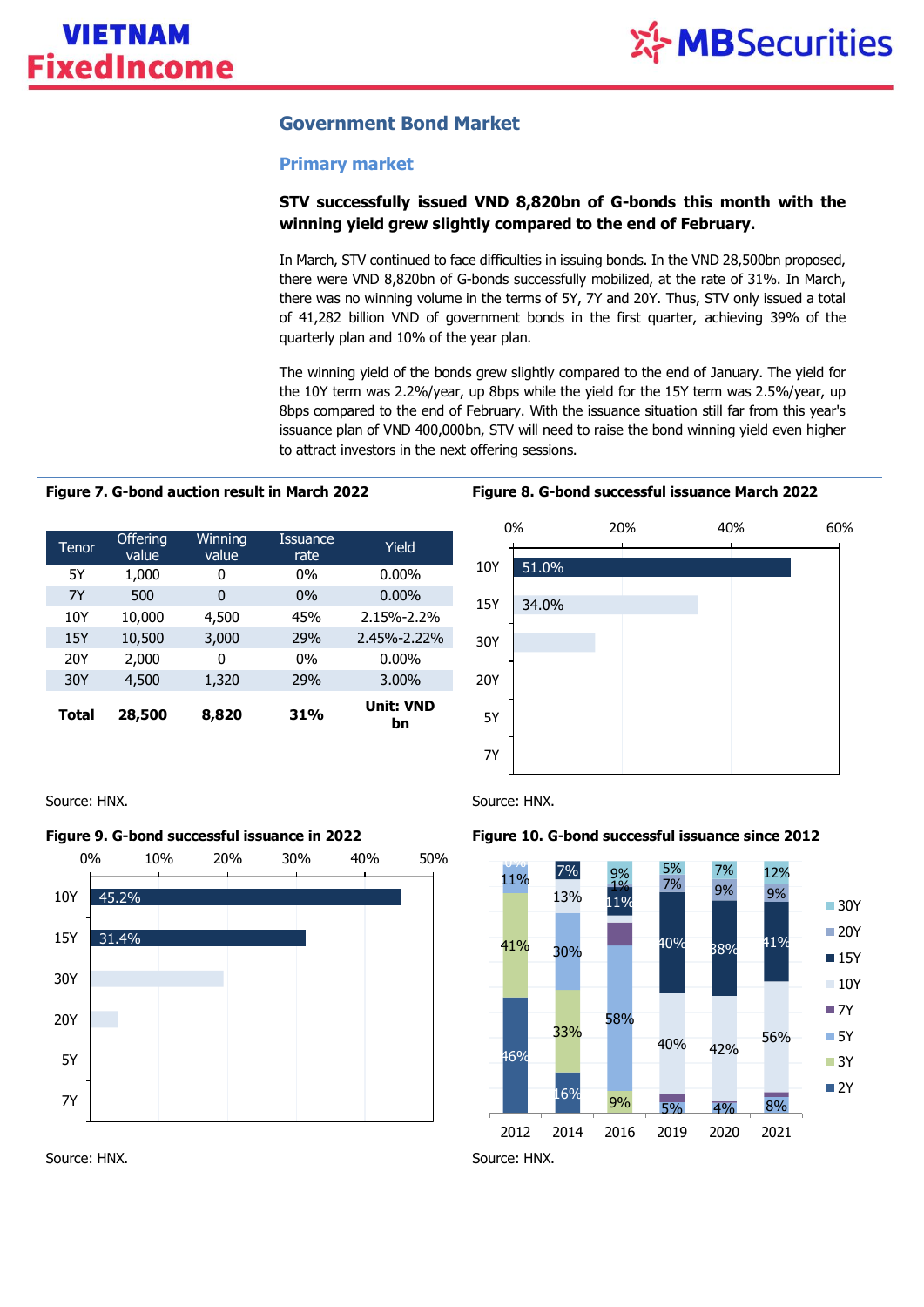

| Tenor        | VST 2022 plan | VST 2022 issued | % VST 2022 plan |
|--------------|---------------|-----------------|-----------------|
| 5Y           | 30,000        | 0               | 0%              |
| 7Y           | 15,000        | 0               | 0%              |
| 10Y          | 140,000       | 18,642          | 13%             |
| 15Y          | 150,000       | 12,950          | 9%              |
| <b>20Y</b>   | 30,000        | 1,685           | 6%              |
| 30Y          | 35,000        | 8,005           | 23%             |
| <b>Total</b> | 400,000       | 41,282          | <b>10%</b>      |
| $\cdots$     |               |                 |                 |

### **Figure 11. Government bond issuance 2022 (bn VND)**

Source: VST, HNX

**Figure 12. 10Y G-bond yields (%) in selected countries As at 31/03/2022**

|                |                            |                         |                   | *Bps changed compared to last closing |  |  |
|----------------|----------------------------|-------------------------|-------------------|---------------------------------------|--|--|
| <b>Market</b>  | Last<br>closing            | <b>Last</b><br>week $*$ | <b>Last month</b> | 31/12/2021*                           |  |  |
|                |                            |                         |                   |                                       |  |  |
| U.S.           | 2.34                       | $-3.38$                 | 51.3              | 82.8                                  |  |  |
| EU             | 0.55                       | 1.60                    | 41.3              | 72.5                                  |  |  |
| Japan          | 0.22                       | $-1.00$                 | 2.8               | 14.9                                  |  |  |
| China          | 2.79                       | $-2.00$                 | $-0.3$            | 0.8                                   |  |  |
| South Korea    | 2.97                       | 10.50                   | 28.0              | 71.0                                  |  |  |
| India          | 6.84                       | 0.20                    | 7.1               | 38.2                                  |  |  |
| Malaysia       | 3.85                       | 3.10                    | 17.9              | 28.6                                  |  |  |
| Singapore      | 2.38                       | 4.37                    | 43.3              | 65.3                                  |  |  |
| Indonesia      | 6.74                       | 4.00                    | 22.3              | 35.6                                  |  |  |
| Philippines    | 3.40                       | $-14.24$                | 12.9              | 105.2                                 |  |  |
| Thailand       | 2.46                       | 2.51                    | 23.9              | 49.8                                  |  |  |
| <b>Vietnam</b> | 2.47<br>Source: Bloomberg. | $-3.20$                 | 12.7              | 29.5                                  |  |  |

### **Secondary Market**

**G-bond yield surged during the month. Average transaction volume on the secondary G-bond market went down by 14% MoM with the proportion of outright transactions increasing compared to previous month. Foreign investors net sold VND 86.7bn of G-bonds this month.**

Following the global trend, 10Y treasury yield in Vietnam has been climbing in recent weeks. At the end of March, the 10Y yield was at 2.46%/year, up 29bps compared to the previous month whereas the 2Y yield jumped to 1.74%/year, up 31bps. The yield curve is continuing its upward trend since the beginning of the year.

Transactions on the secondary government bond market were less active than the previous month with daily average volumes of VND 12tn, down 14%. Of which, outright trading accounted for 65% of the volume this period and VND 180tn. Average transaction was VND 7.8tn/day, down by 8.6% from the previous month's average. Average repo trading volume dropped by 23% compared to February, reaching VND 4.7tn/day. In March, foreign investors back to net sell G-bonds with an amount of VND 86.7bn. Overall, foreign investors have sold VND 107bn in 2022 and purchsed VND 4,499bn in the past 12 months.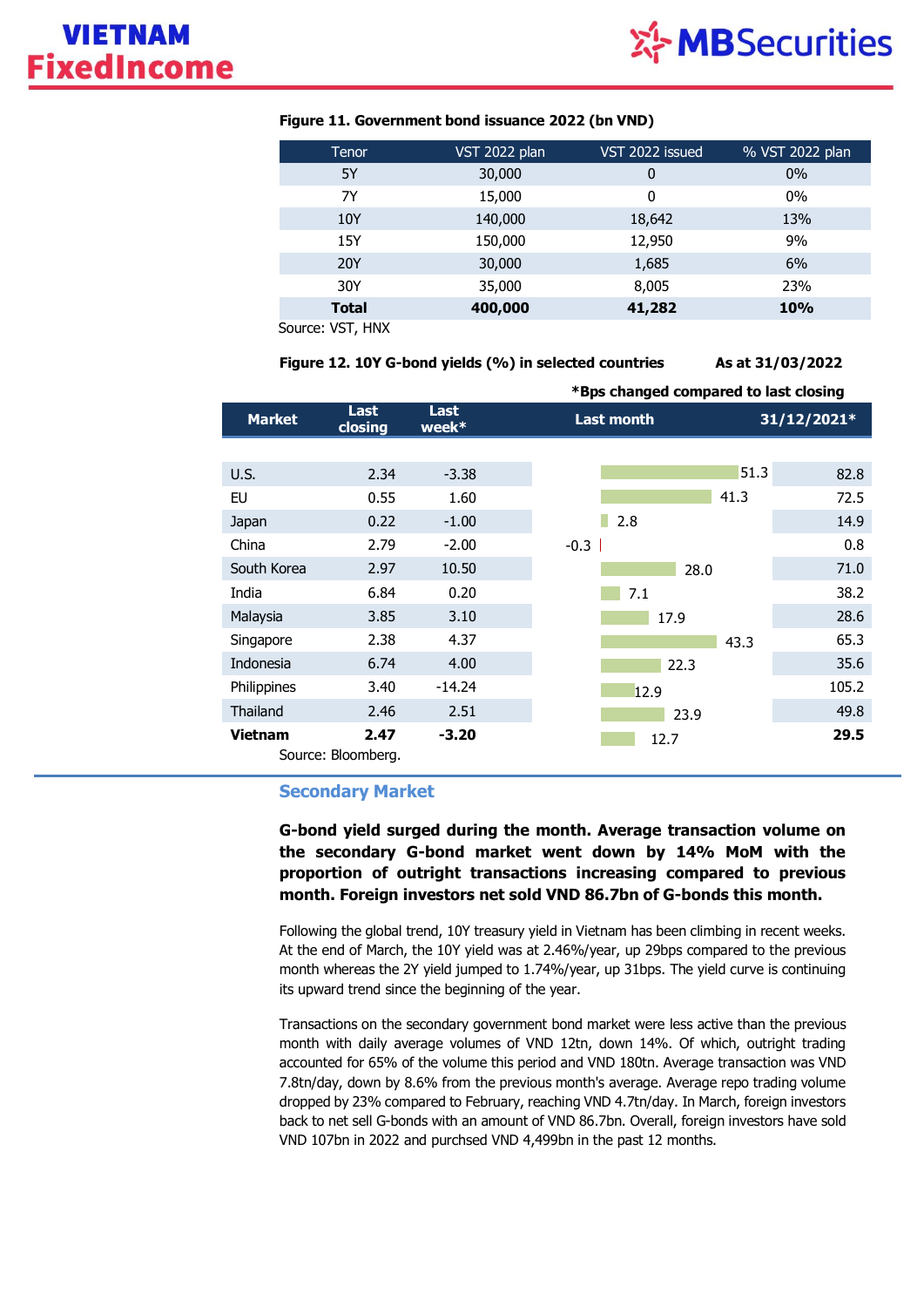## **VIETNAM FixedIncome**





Source: Bloomberg. **Source: HNX.** Source: HNX.





### **Figure 17. Size of bond markets (%GDP Q4 2021) Figure 18. Vietnam bond market size (VND tn)**



**Figure 13. Vietnam T-bond Yield (%) Figure 14. Outright and Repo transaction volume**





Source: HNX. Source: Bloomberg.



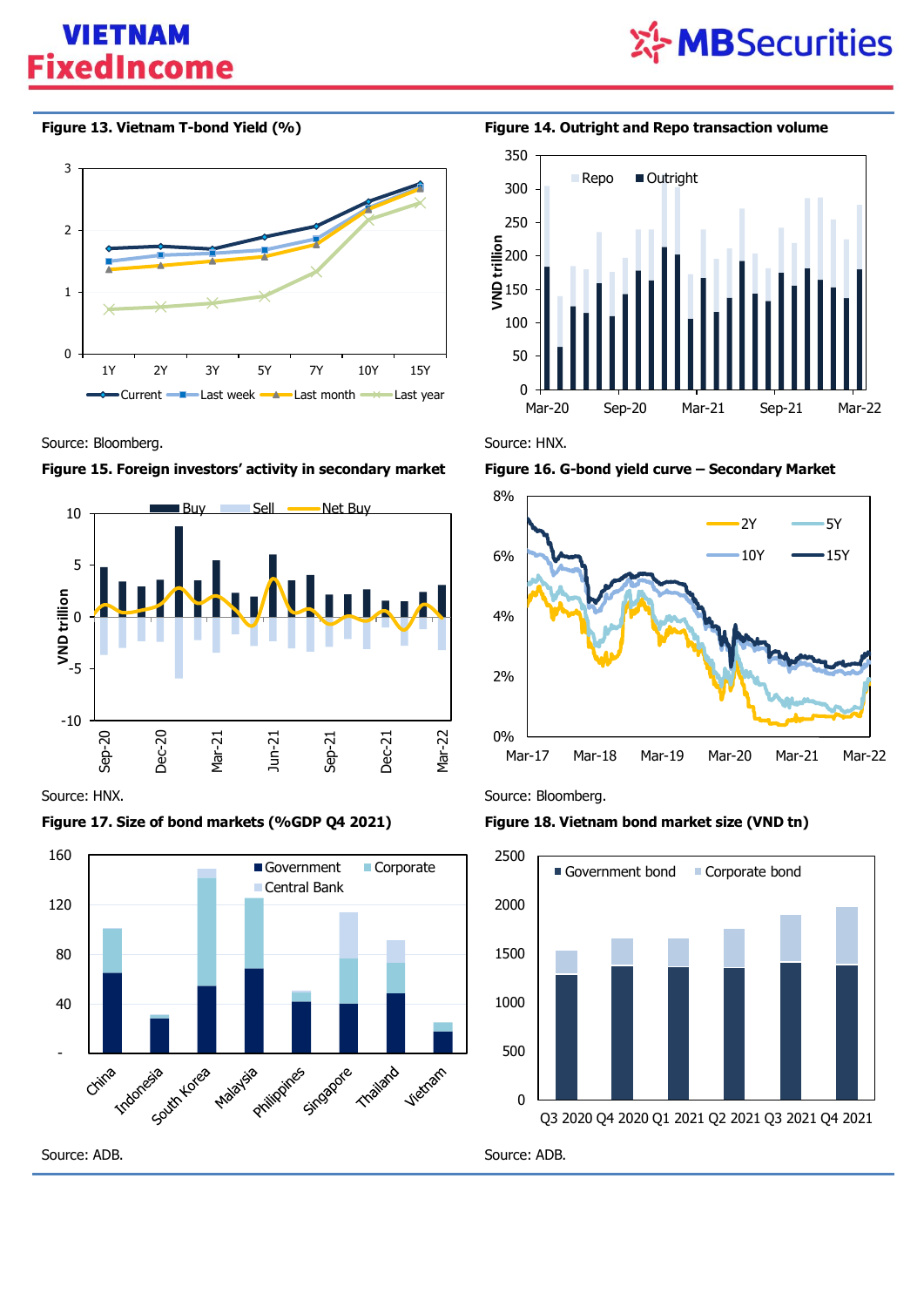### **Corporate Bond Market**

FiinPro data showed that, only VND 3,490.8bn of corporate bonds were issued in the domestic market in March. Of which, VNDIRECT Securities Joint Stock Company issued the most significant bond volume of VND 1,000bn. In addition, TNS Holdings Trading Service JSC issued bonds with the highest coupon rate of 10%/year. The real estate sector is the top issuer, accounting for the most monthly volume, reaching nearly 50% of the issuance volume in the month.





| <b>Tick</b><br><b>er</b> | <b>Issuer</b>                                            | <b>Tenor</b><br>(years) | <b>Amount</b><br>(VND tn) | <b>Coupon rate</b><br>$(%$ /year) |
|--------------------------|----------------------------------------------------------|-------------------------|---------------------------|-----------------------------------|
| <b>VND</b>               | Công ty Cổ phần Chứng khoán VNDIRECT                     | 1-3                     | 1,000                     | 8.0%-8.4%                         |
|                          | Công ty Cổ phần Bất động sản Hano-Vid                    |                         | 1,000                     | N/A                               |
| TN1                      | Công ty Cổ phần Thương mại Dịch vụ TNS Holdings          | 3                       | 490.8                     | 10.00%                            |
| <b>BVB</b>               | Ngân hàng Thương mại Cổ phần Bản Việt                    |                         | 350                       | 8.60%                             |
|                          | Công ty Cổ phần Đầu tư Năng lượng Nam Phương             |                         | 300                       | N/A                               |
| AGG                      | Công ty Cổ phần Đầu tư và Phát triển Bất động sản An Gia |                         | 200                       | N/A                               |
| ADS                      | Công ty Cổ phần DAMSAN                                   | 2                       | 100                       | 4.00%                             |
|                          | Công ty TNHH Thế Vương                                   |                         | 50                        | N/A                               |

### **Figure 21. Top issuers in March 2022**

Source: HNX, FiinPro, MBS Research.